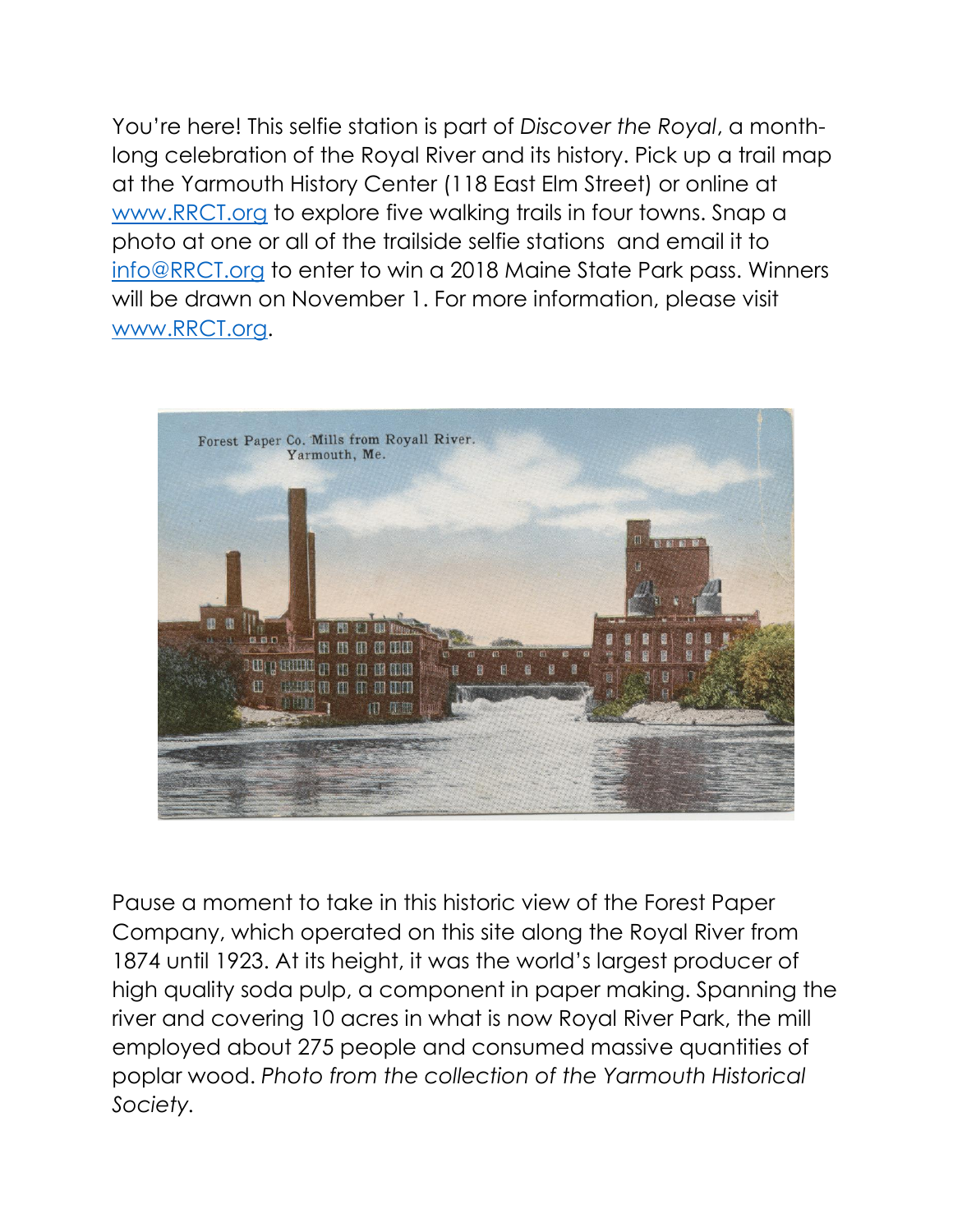

The original bridge spanning this location on the Royal River was built in 1906 to carry the Freeport and Brunswick trolleys into Yarmouth, where they followed Main Street and connected to the Portland lines at a station near the Grand Trunk train depot. Trolley service to Yarmouth ceased in 1933. *Photo from the collection of the Yarmouth Historical Society.*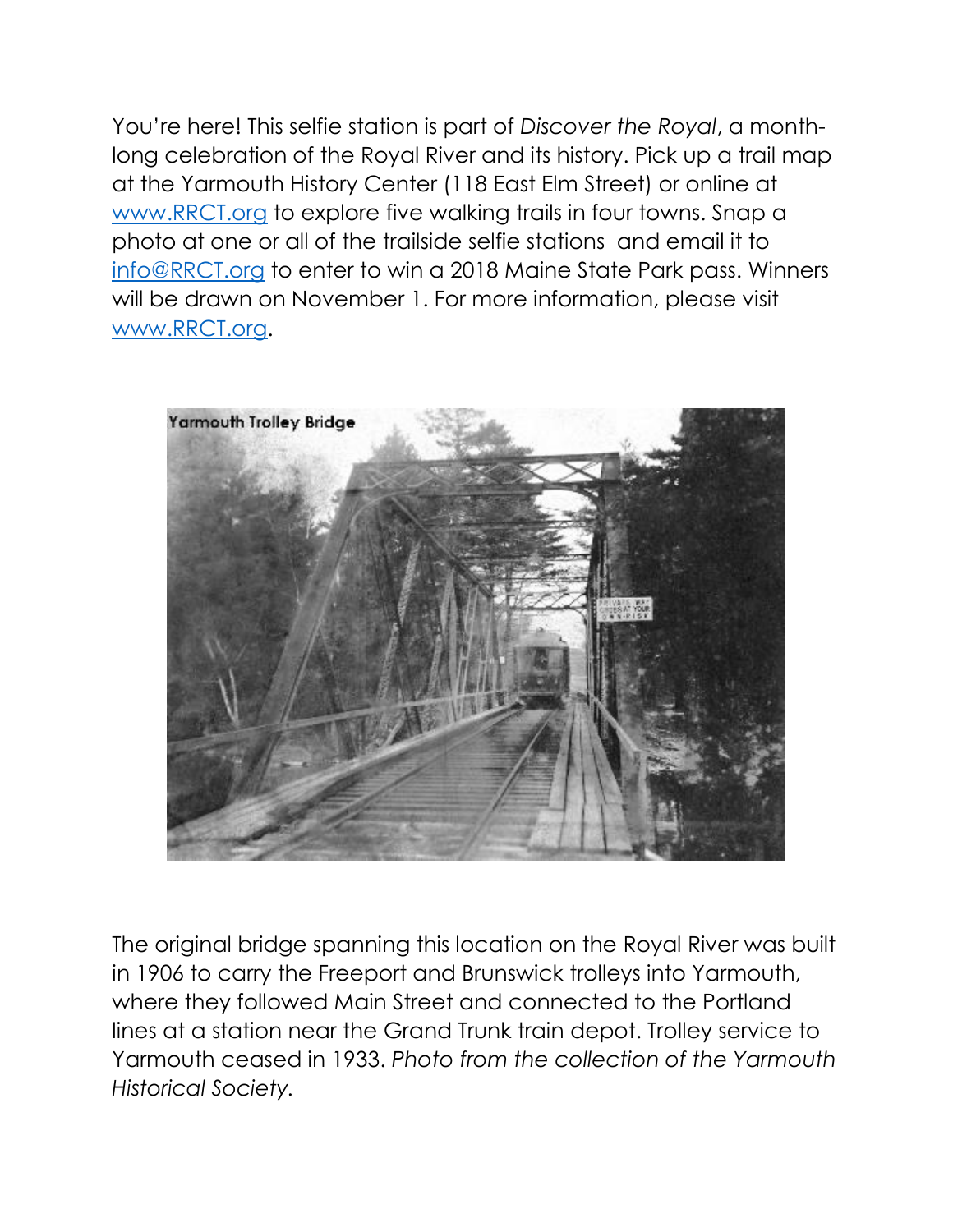[view here will be the real bridge behind the History Center]

Frame yourself within this classic Yarmouth view above the Royal River's fourth falls. This section of the Royal River was once a busy industrial area hosting a variety of businesses: an iron refinery, a grist mill, a shoe factory, a paper mill, a poultry processing plant, and, during the winter months, an ice harvesting business. Now, this beautiful recreational area on the Royal is a popular launching point for canoers, paddle boarders, ice skaters, and Nordic skiers. Keep an eye out for turtles, herons, beavers, and other wildlife!